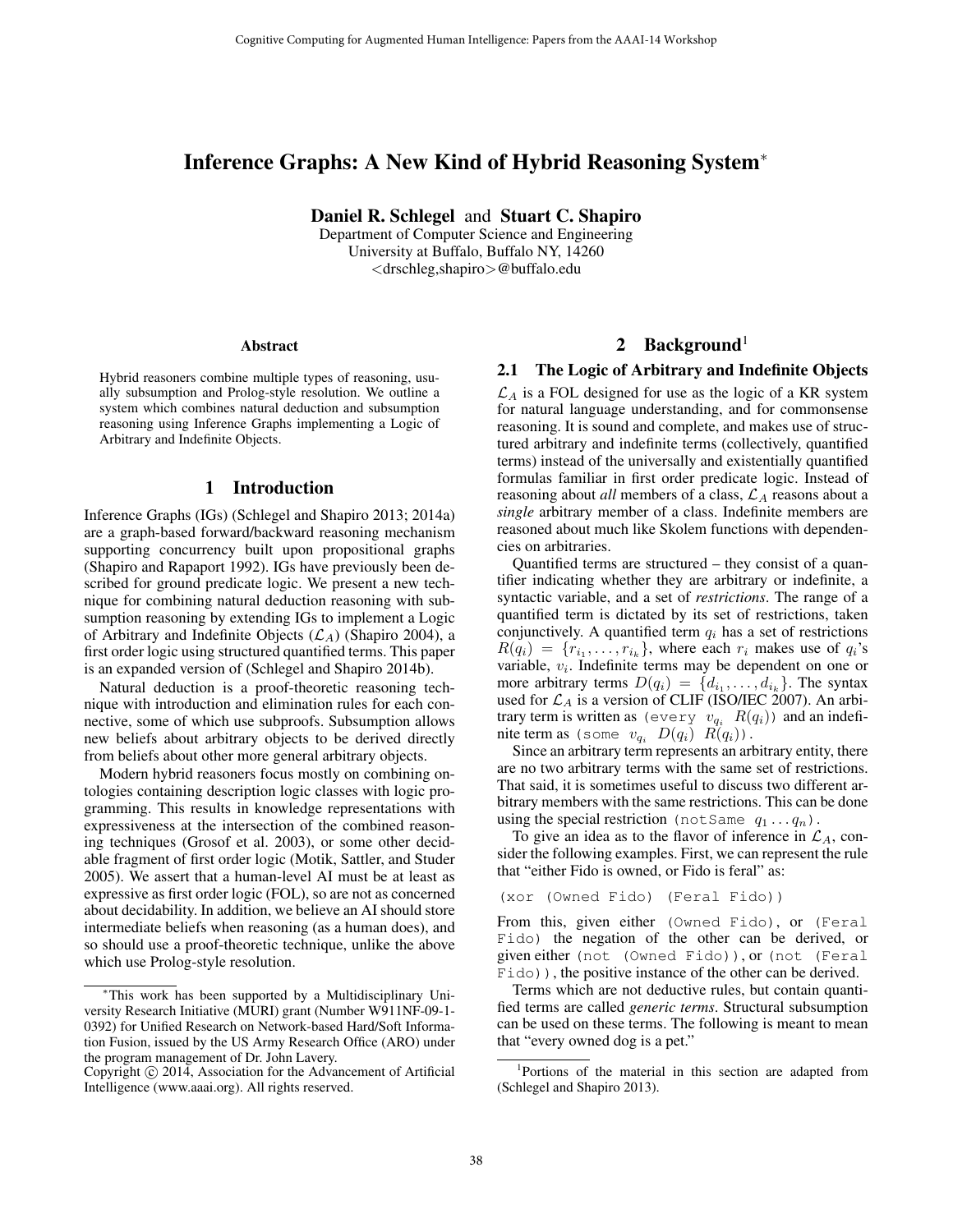(Isa (every x (Owned x) (Isa x Dog)) Pet)

Now, given that Fido is a Dog – (Isa Fido Dog) – and Fido is Owned – (Owned Fido) – we can derive that Fido is a Pet – (Isa Fido Pet) since Fido is subsumed by the arbitrary term (every x (Isa x Dog) (Owned x)).

Any rule which uses subsumption inference can be rewritten to use implication as the main connective (though the reverse is not true). For example, we can rephrase the above to mean "if a dog is owned, then it is a pet" as follows:

```
(if (Owned (every x (Isa x Dog)))
    (Isa x Pet))
```
As above, when given that Fido is a Dog, and Fido is Owned, we can derive that Fido is a Pet. This time the inference is hybrid – both subsumption and natural deduction are used in the derivation. Arbitrary terms take wide scope, allowing  $x$ to be used in the consequent of the rule without re-definition.

For trivial examples such as this, it may not be particularly appealing that there are two ways to write derivationally equivalent expressions, but some expressions in English are difficult to express without one or more propositional connectives, at least without first re-wording the English expression. For example, "Two people are colleagues if there is some committee they are both members of."

### 2.2 Knowledge Representation

In the tradition of the SNePS family (Shapiro and Rapaport 1992), propositional graphs are graphs in which every wellformed expression in the knowledge base is represented by a node in the graph. A rule is represented in the graph as a node for the rule itself (henceforth, a *rule node*), nodes for the argument formulas, and arcs emanating from the rule node, terminating at the argument nodes. Arcs are labeled with an indication of the role (*e.g.,* antecedent or consequent) the argument plays in the rule, itself. Every node is labeled with an identifier. Nodes representing individual constants, proposition symbols, function symbols, or relation symbols are labeled with the symbol itself. Nodes representing functional terms or non-atomic formulas are labeled wfti, for some integer, i. Every SNePS expression is a term, hence wft instead of wff. An exclamation mark, "!", is appended to the label if it represents a proposition that is asserted in the KB. Arbitrary and indefinite terms are labeled arbi and indi, respectively. Restrictions for arbitrary and indefinite terms are represented in the graph with special arcs labeled "restrict." Dependencies of indefinites are represented in the graph with special arcs labeled "depend." No two nodes represent syntactically identical expressions; rather, the same node is used in all cases.

## 2.3 Inference Graphs for Ground Predicate Logic

Inference Graphs for ground predicate logic are propositional graphs in which directed communication *channels* have been added between nodes along possible inference paths. *Messages* flow through channels to relay new information from one node to another, and are combined in rule

nodes to apply rules of inference. Messages are processed concurrently to the greatest extent possible. We will now discuss this type of IG in only the detail necessary to further our discussion of hybrid reasoning.

Channels come in two varieties: i-channels carry messages saying "I am asserted/negated;" and u-channels carry messages saying "You are asserted/negated." Each channel contains a valve, which controls inference by (when open) allowing or (when closed) preventing message flow through a channel. Messages wait at a closed valve until it is opened.

When a deductive rule is added to the graph, channels are built within it. A rule consists of one or more antecedents, one or more consequents, and a rule node, r, for the rule itself. I-channels are created from each antecedent to  $r$ , and u-channels from  $r$  to each consequent.

Channels carry messages: i-infer and u-infer messages are sent along i- or u-channels to communicate inferences and contain a *flagged node set* which provides a mapping from each antecedent to its truth value (when known).

Messages are combined in rule nodes, which implement the rules of inference. When a combined message has an appropriate number of true or negated entries in its flagged node set, the rule fires, sending u-infer messages to some or all of its consequents via its u-channels, causing them to become asserted.

## 3 Hybrid Reasoning with Inference Graphs

Inference Graphs are modified in several ways to support quantified and generic terms, both for natural deduction and subsumption inference. Channels are created between nodes for terms which *match*, or which unify and meet certain subsumption and type restrictions. Messages carry substitutions between matching terms, and channels ensure those substitutions are relevant to, and in the proper variable context of, the destination. When messages are combined in rule nodes, their substitutions are taken into account so that only compatible substitutions are combined. Arbitrary objects produce instances of themselves by also combining compatible substitutions from their restrictions.

To motivate the discussion, we introduce an example inspired by the counter-insurgence domain, first only in the logical syntax of  $\mathcal{L}_A$ , and in a later subsection, using an IG.

```
;; A person is arrested if and only if
;; they are held by a another person
;; who is a corrections officer.
(iff
  (Arrested (every x (Isa x Person)))
  (heldBy x (some y (x)
              (Isa y Person)
              (Isa y CrctnsOfcr)
              (notSame x y))))
;; A person is detained if and only
;; if they are held by another person.
(iff
  (Detained (every x (Isa x Person)))
  (heldBy x
         (some y (x) (Isa y Person)
```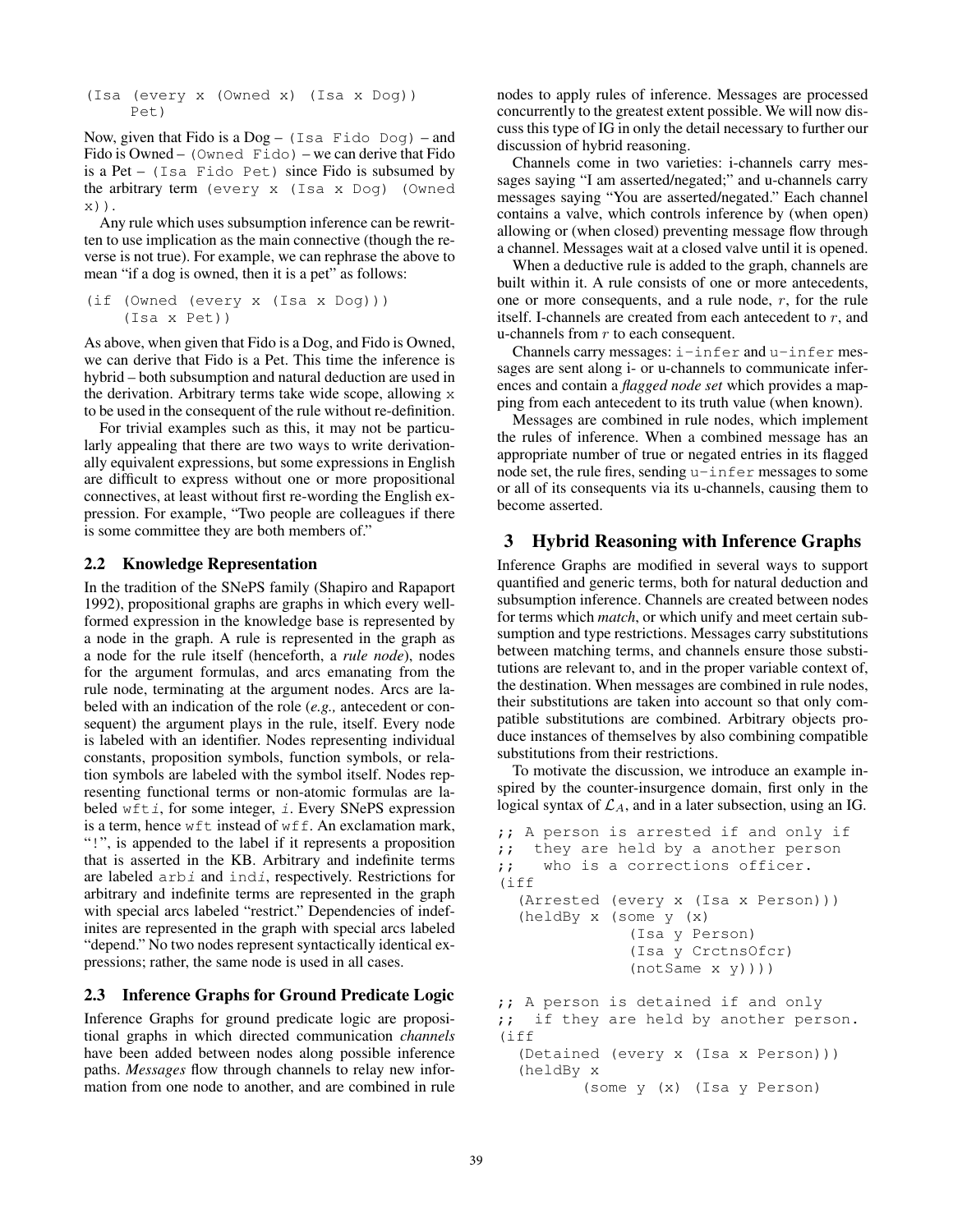```
;; A person is either detained,
;; on supervised release, or free.
(xor
  (Detained (every x (Isa x Person)))
  (onSupervisedRelease x)
  (Free x))
;; A person who is not free
;; has travel constraints.
(hasTravelConstraints
  (every x (Isa x Person)
           (not (Free x))))
;; Azam is an arrested person.
(Arrested Azam)
(Isa Azam Person)
```
From this example KB, we'd like to reason that Azam has travel constraints. Here is an informal proof: since Azam has been arrested, he is held by some person who is a corrections officer, and therefore held by a person. Since he is held by a person who isn't himself, he is detained, and therefore is not free. Since Azam is a person who is not free, he has travel constraints. In the following several subsections we'll see how IGs are able to come to this same conclusion.

### 3.1 The Match Process

When a term is added to the graph it is matched with all other terms to determine if channels should be created between two terms. First, the added term is unified with all other terms in the graph (treating quantified terms as just simple variables), then the resulting substitutions are checked for appropriate type and subsumption relationships.

When two terms,  $t_i$  and  $t_j$ , are unified, instead of producing an mgu, a factorization (McKay and Shapiro 1981) is produced which contains bindings for each of the terms being unified. To produce the bindings, instead of forming a single substitution during unification, form two –  $\sigma_i$  and  $\sigma_j$ – such that all and only quantified terms in  $t_i$  are given bindings in  $\sigma_i$ , and all and only quantified terms in  $t_j$  are given bindings in  $\sigma_i$ .

Once  $t_i$  and  $t_j$  have unified, it is determined in which direction(s) (if either) their substitutions are compatible in their subsumption relationship and in type. More specific terms may share their instances with less specific ones. From our example, consider that some person who is a corrections officer is still a person.

#### 3.2 Channels

Messages are extended to carry a substitution, and channels are enhanced with operations to maintain those substitutions. i-channels can now be thought of as carrying messages reporting "I have a new (negated) substitution instance," and u-channels as carrying messages reporting "you have a new (negated) substitution instance". Additionally, g-channels are added, which are i-channels, but exist only within generics to distinguish between channels to other generic terms, and to non-generics.

Channels now contain a valve (as before), a filter, and a switch. A filter ensures a message's substitution,  $\phi$ , is relevant to the destination node,  $D$ , by ensuring that for every substitution pair  $t_i/v_i \in \tau$  (where  $\tau$  are the destination bindings) there is a substitution pair  $t_j/v_i \in \phi$  such that either  $t_i = t_j$  or  $t_j$  is a specialization of  $t_i$ , determinable through one-way pattern matching. If a message does not pass the filter, it is discarded. For each  $t_i/v_i \in \phi$ , the switch applies the  $\sigma$ , the originator bindings, to  $t_i$ , and stores the new substitution in the message being passed. This adjusts the substitution to use quantified terms required by D.

In addition to the discussed channels within deductive rules, and between matching terms, channels are added within generic terms. A generic term,  $q$ , is defined recursively as a term which has as a direct subterm one or more quantified terms  $q_1, \ldots, q_n$ , or one or more other generic terms,  $g_1, \ldots, g_m$ . Each  $q_i$  and  $g_k$  has an outgoing g-channel to  $g$ . Each indefinite term,  $ind_k$ , has incoming g-channels from each arbitrary term which it depends on.



Figure 1: The IG for the example introduced in Section 3, split into four segments for easier understanding.

In Figure 1 the IG for our example is shown, with channels drawn as specified. The channels indicate what paths inference might take. For example, wft2 has an i-channel to wft3! and wft3! has a u-channel to wft2, indicating that wft2 may want to share a substitution it has with wft3!, and wft3! might derive wft2. Additionally, wft19! has an i-channel to wft2, indicating that wft2 may be interested in wft19!'s assertional status and substitution.